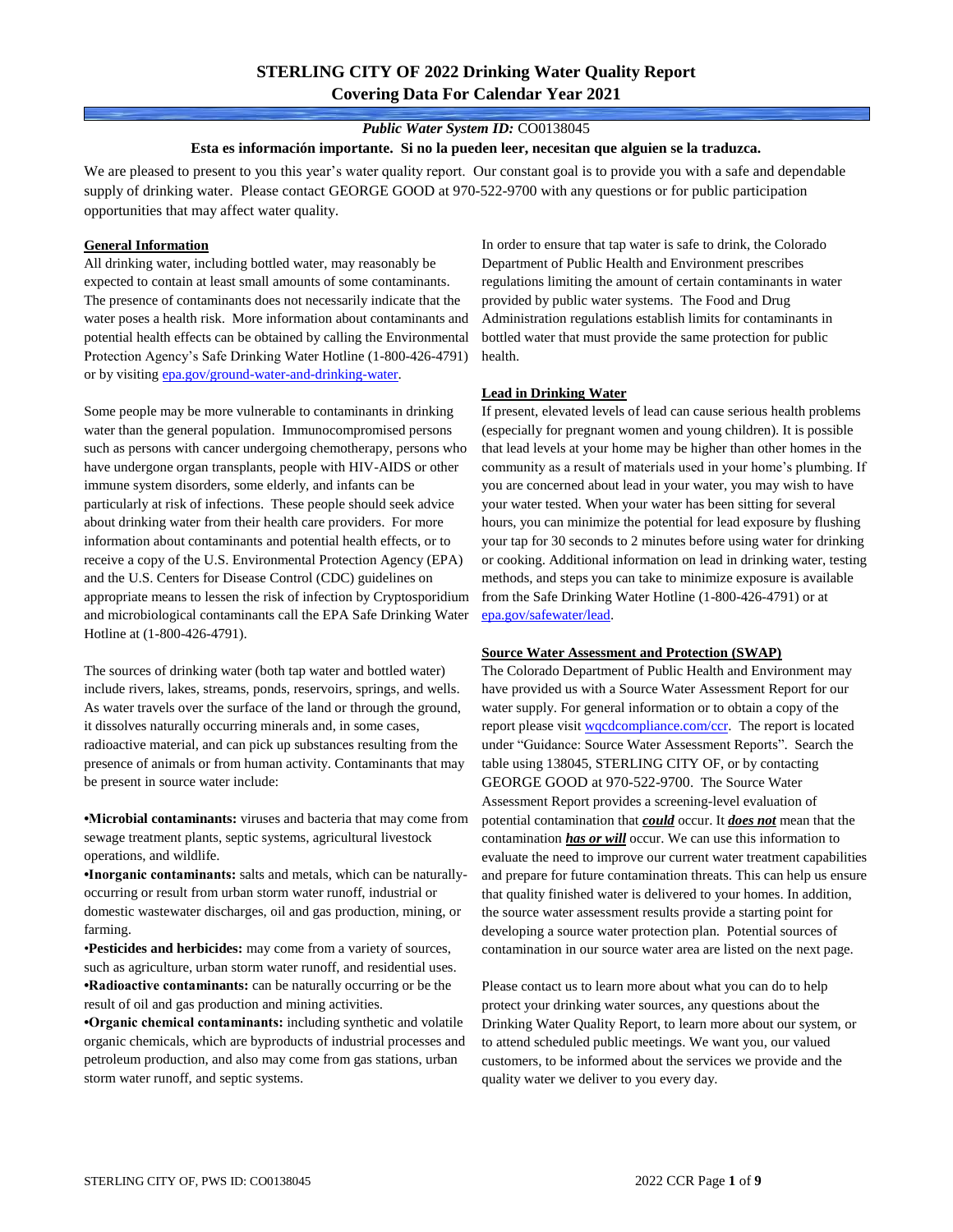# **Our Water Sources**

| <b>Sources (Water Type - Source Type)</b>                                                                                                                                                                                                                                                                                                                                                                                                                                              | <b>Potential Source(s) of Contamination</b>                                                                                                                                                                                                                                                                                                                                            |
|----------------------------------------------------------------------------------------------------------------------------------------------------------------------------------------------------------------------------------------------------------------------------------------------------------------------------------------------------------------------------------------------------------------------------------------------------------------------------------------|----------------------------------------------------------------------------------------------------------------------------------------------------------------------------------------------------------------------------------------------------------------------------------------------------------------------------------------------------------------------------------------|
| WELL NO 8 (Groundwater-Well)<br>WELL NO 9 (Groundwater-Well)<br>WELL NO 15 (Groundwater-Well)<br>WELL NO 30 (Groundwater-Well)<br>WELL NO 1 (Groundwater-Well)<br>WELL NO 4A (Groundwater-Well)<br>WELL NO 5 (Groundwater-Well)<br>WELL 9R REDRILL (Groundwater-Well)<br>SCALVA WELL NO 2 (Groundwater UDI Surface Water-Well)<br>WELL NO 3R (Groundwater-Well)<br>WELL NO 10R (Groundwater-Well)<br>RE-DRILL OF WELL NO. 2 (Groundwater-Well)<br>REDRILL OF WELL 7 (Groundwater-Well) | Permitted Wastewater Discharge Sites, Aboveground,<br>Underground and Leaking Storage Tank Sites.<br>Existing/Abandoned Mine Sites, Other Facilities,<br>Commercial/Industrial/Transportation, High Intensity<br>Residential, Low Intensity Residential, Urban Recreational<br>Grasses, Row Crops, Fallow, Small Grains, Pasture / Hay, Septic<br>Systems, Oil / Gas Wells, Road Miles |

# **Terms and Abbreviations**

- **Maximum Contaminant Level (MCL)** − The highest level of a contaminant allowed in drinking water.
- **Treatment Technique (TT)** − A required process intended to reduce the level of a contaminant in drinking water.
- **Health-Based** − A violation of either a MCL or TT.
- **Non-Health-Based** − A violation that is not a MCL or TT.
- **Action Level (AL)** − The concentration of a contaminant which, if exceeded, triggers treatment and other regulatory requirements.
- **Maximum Residual Disinfectant Level (MRDL)** − The highest level of a disinfectant allowed in drinking water. There is convincing evidence that addition of a disinfectant is necessary for control of microbial contaminants.
- **Maximum Contaminant Level Goal (MCLG)** − The level of a contaminant in drinking water below which there is no known or expected risk to health. MCLGs allow for a margin of safety.
- **Maximum Residual Disinfectant Level Goal (MRDLG)** − The level of a drinking water disinfectant, below which there is no known or expected risk to health. MRDLGs do not reflect the benefits of the use of disinfectants to control microbial contaminants.
- **Violation (No Abbreviation)** − Failure to meet a Colorado Primary Drinking Water Regulation.
- **Formal Enforcement Action (No Abbreviation)** − Escalated action taken by the State (due to the risk to public health, or number or severity of violations) to bring a non-compliant water system back into compliance.
- **Variance and Exemptions (V/E)** − Department permission not to meet a MCL or treatment technique under certain conditions.
- **Gross Alpha (No Abbreviation)** − Gross alpha particle activity compliance value. It includes radium-226, but excludes radon 222, and uranium.
- **Picocuries per liter (pCi/L)** − Measure of the radioactivity in water.
- **Nephelometric Turbidity Unit (NTU)** − Measure of the clarity or cloudiness of water. Turbidity in excess of 5 NTU is just noticeable to the typical person.
- **Compliance Value (No Abbreviation)** Single or calculated value used to determine if regulatory contaminant level (e.g. MCL) is met. Examples of calculated values are the 90<sup>th</sup> Percentile, Running Annual Average (RAA) and Locational Running Annual Average (LRAA).
- **Average (x-bar)** − Typical value.
- **Range (R)**  $-$  Lowest value to the highest value.
- **Sample Size (n)** − Number or count of values (i.e. number of water samples collected).
- **Parts per million = Milligrams per liter (ppm = mg/L)** − One part per million corresponds to one minute in two years or a single penny in \$10,000.
- **Parts per billion = Micrograms per liter (ppb = ug/L)** − One part per billion corresponds to one minute in 2,000 years, or a single penny in \$10,000,000.
- **Not Applicable (N/A)** Does not apply or not available.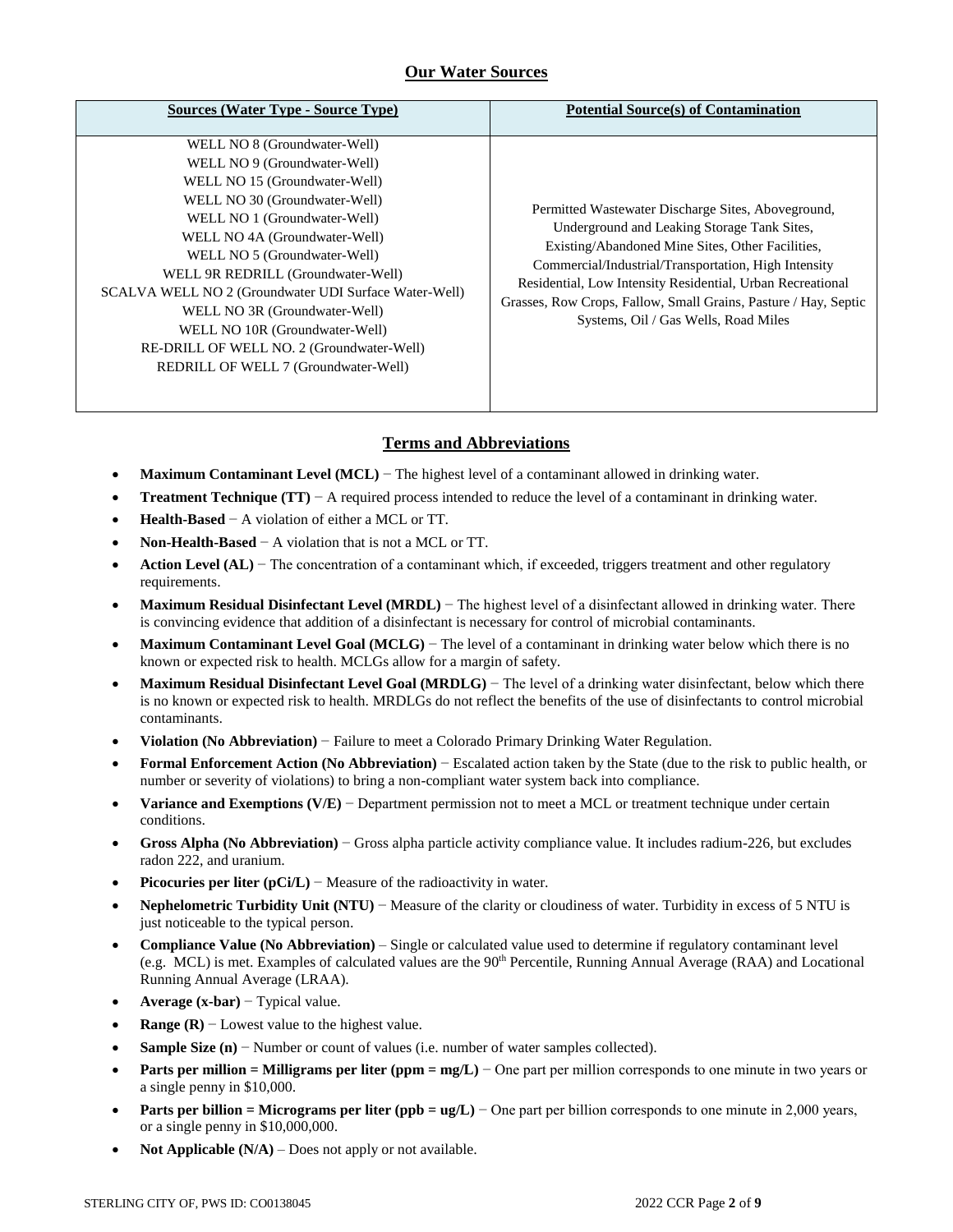- **Level 1 Assessment** A study of the water system to identify potential problems and determine (if possible) why total coliform bacteria have been found in our water system.
- **Level 2 Assessment** A very detailed study of the water system to identify potential problems and determine (if possible) why an E. coli MCL violation has occurred and/or why total coliform bacteria have been found in our water system on multiple occasions.

# **Detected Contaminants**

STERLING CITY OF routinely monitors for contaminants in your drinking water according to Federal and State laws. The following table(s) show all detections found in the period of January 1 to December 31, 2021 unless otherwise noted. The State of Colorado requires us to monitor for certain contaminants less than once per year because the concentrations of these contaminants are not expected to vary significantly from year to year, or the system is not considered vulnerable to this type of contamination. Therefore, some of our data, though representative, may be more than one year old. Violations and Formal Enforcement Actions, if any, are reported in the next section of this report.

**Note:** Only detected contaminants sampled within the last 5 years appear in this report. If no tables appear in this section then no contaminants were detected in the last round of monitoring.

| Disinfectants Sampled in the Distribution System<br><b>TT Requirement:</b> At least 95% of samples per period (month or quarter) must be at least 0.2 ppm $OR$<br>If sample size is less than 40 no more than 1 sample is below $0.2$ ppm<br><b>Typical Sources:</b> Water additive used to control microbes |                    |                                                                     |                                                |                              |                        |             |
|--------------------------------------------------------------------------------------------------------------------------------------------------------------------------------------------------------------------------------------------------------------------------------------------------------------|--------------------|---------------------------------------------------------------------|------------------------------------------------|------------------------------|------------------------|-------------|
| <b>Disinfectant</b><br><b>Name</b>                                                                                                                                                                                                                                                                           | <b>Time Period</b> | <b>Results</b>                                                      | <b>Number of Samples</b><br><b>Below Level</b> | <b>Sample</b><br><b>Size</b> | TT<br><b>Violation</b> | <b>MRDL</b> |
| Chlorine                                                                                                                                                                                                                                                                                                     | December, 2021     | Lowest period percentage of samples<br>meeting TT requirement: 100% |                                                | 15                           | N <sub>0</sub>         | $4.0$ ppm   |

|                            | Lead and Copper Sampled in the Distribution System |                                |                              |                                  |                                      |                                              |                                                            |                                                                               |  |  |  |
|----------------------------|----------------------------------------------------|--------------------------------|------------------------------|----------------------------------|--------------------------------------|----------------------------------------------|------------------------------------------------------------|-------------------------------------------------------------------------------|--|--|--|
| Contaminant<br><b>Name</b> | <b>Time</b><br>Period                              | 90 <sup>th</sup><br>Percentile | <b>Sample</b><br><b>Size</b> | <b>Unit of</b><br><b>Measure</b> | 90 <sup>th</sup><br>Percentile<br>AL | <b>Sample</b><br><b>Sites</b><br>Above<br>AL | 90 <sup>th</sup><br>Percentile<br>AI.<br><b>Exceedance</b> | <b>Typical Sources</b>                                                        |  |  |  |
| Copper                     | 10/12/2021<br>to<br>12/08/2021                     | 0.08                           | 60                           | ppm                              | $\overline{1.3}$                     | $\overline{0}$                               | N <sub>o</sub>                                             | Corrosion of<br>household plumbing<br>systems; Erosion of<br>natural deposits |  |  |  |
| Lead                       | 03/02/2021<br>to<br>04/09/2021                     | 0.8                            | 60                           | ppb                              | 15                                   | $\theta$                                     | N <sub>o</sub>                                             | Corrosion of<br>household plumbing<br>systems; Erosion of<br>natural deposits |  |  |  |
| Copper                     | 03/02/2021<br>to<br>04/09/2021                     | 0.11                           | 60                           | ppm                              | 1.3                                  | $\overline{0}$                               | N <sub>o</sub>                                             | Corrosion of<br>household plumbing<br>systems; Erosion of<br>natural deposits |  |  |  |
| Lead                       | 10/12/2021<br>to<br>12/08/2021                     | 1.4                            | 60                           | ppb                              | 15                                   | 2                                            | N <sub>o</sub>                                             | Corrosion of<br>household plumbing<br>systems; Erosion of<br>natural deposits |  |  |  |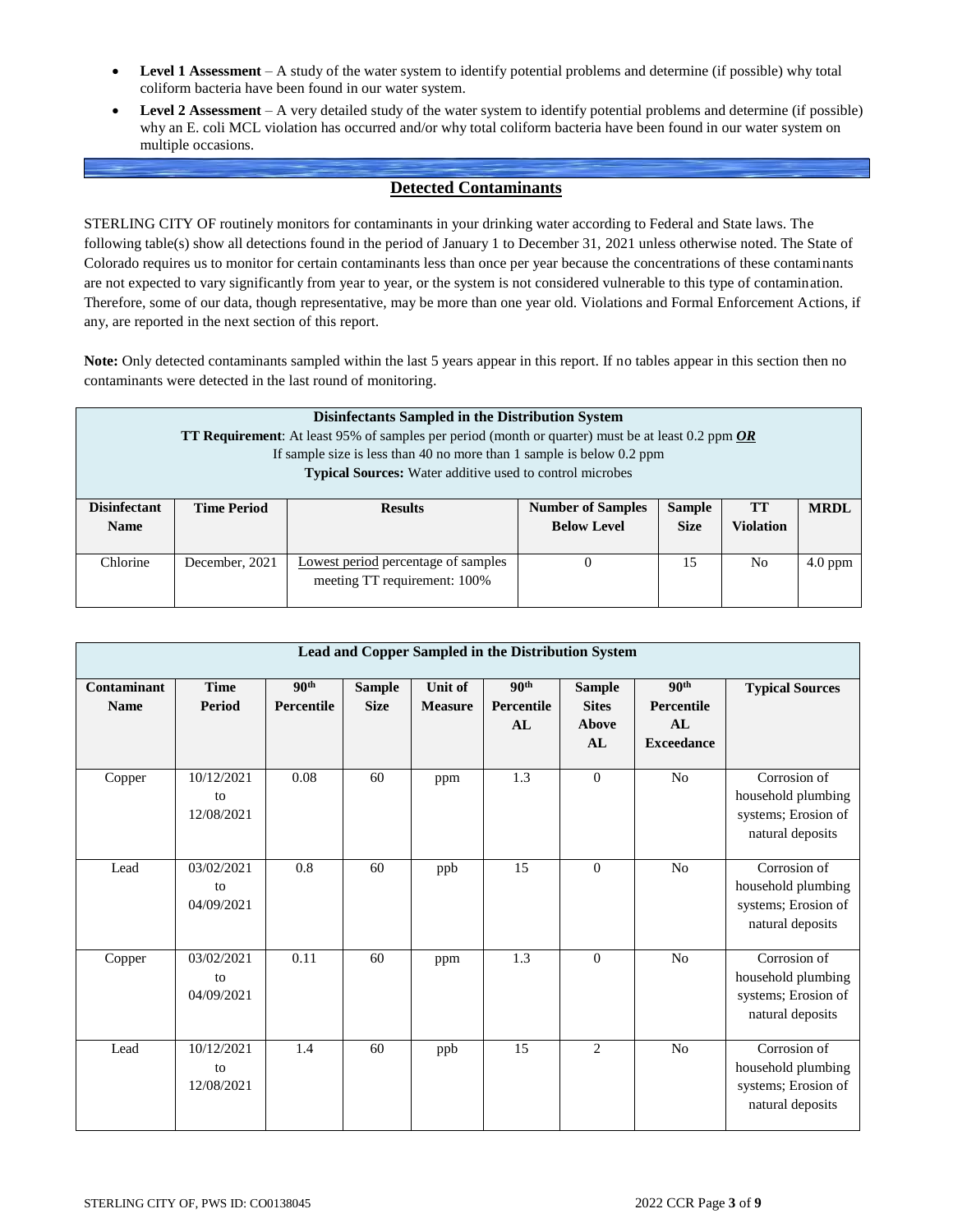|                                        | Disinfection Byproducts Sampled in the Distribution System |         |                       |                              |                           |            |             |                                |                                             |  |  |
|----------------------------------------|------------------------------------------------------------|---------|-----------------------|------------------------------|---------------------------|------------|-------------|--------------------------------|---------------------------------------------|--|--|
| <b>Name</b>                            | Year                                                       | Average | Range<br>$Low - High$ | <b>Sample</b><br><b>Size</b> | Unit of<br><b>Measure</b> | <b>MCL</b> | <b>MCLG</b> | <b>MCL</b><br><b>Violation</b> | <b>Typical Sources</b>                      |  |  |
| Total<br>Haloacetic<br>Acids<br>(HAA5) | 2021                                                       | 2.52    | 0 to 3.78             | 16                           | ppb                       | 60         | N/A         | N <sub>o</sub>                 | Byproduct of drinking<br>water disinfection |  |  |
| Total<br>Trihalome<br>thanes<br>(TTHM) | 2021                                                       | 28.27   | 4.29 to 66.1          | 16                           | ppb                       | 80         | N/A         | N <sub>o</sub>                 | Byproduct of drinking<br>water disinfection |  |  |

|             | Summary of Turbidity Sampled at the Entry Point to the Distribution System |                                                                                               |                                                                              |                  |                |  |  |  |  |  |
|-------------|----------------------------------------------------------------------------|-----------------------------------------------------------------------------------------------|------------------------------------------------------------------------------|------------------|----------------|--|--|--|--|--|
| Contaminant | <b>Sample</b>                                                              | <b>Level Found</b>                                                                            | <b>TT Requirement</b>                                                        | <b>TT</b>        | <b>Typical</b> |  |  |  |  |  |
| <b>Name</b> | Date                                                                       |                                                                                               |                                                                              | <b>Violation</b> | <b>Sources</b> |  |  |  |  |  |
| Turbidity   | Date/Month:<br><b>Feb</b>                                                  | Highest single measurement:<br>0.485 NTU                                                      | Maximum 5 NTU for any single<br>measurement                                  | N <sub>0</sub>   | Soil Runoff    |  |  |  |  |  |
| Turbidity   | Month:<br>Dec                                                              | Lowest monthly percentage of<br>samples meeting TT requirement<br>for our technology: $100\%$ | In any month, at least 95% of<br>samples must be less than 0.1<br><b>NTU</b> | N <sub>0</sub>   | Soil Runoff    |  |  |  |  |  |

| Radionuclides Sampled at the Entry Point to the Distribution System |      |         |                         |                              |                           |            |             |                                |                                |
|---------------------------------------------------------------------|------|---------|-------------------------|------------------------------|---------------------------|------------|-------------|--------------------------------|--------------------------------|
| Contaminant<br><b>Name</b>                                          | Year | Average | Range<br>$Low - High$   | <b>Sample</b><br><b>Size</b> | Unit of<br><b>Measure</b> | <b>MCL</b> | <b>MCLG</b> | <b>MCL</b><br><b>Violation</b> | <b>Typical Sources</b>         |
| Combined<br>Uranium                                                 | 2020 | 6.04    | $6.04 \text{ to } 6.04$ |                              | ppb                       | 30         | 0           | No                             | Erosion of<br>natural deposits |

|             | <b>Inorganic Contaminants Sampled at the Entry Point to the Distribution System</b> |         |                  |               |                |            |                |                  |                                                                                                                                   |  |
|-------------|-------------------------------------------------------------------------------------|---------|------------------|---------------|----------------|------------|----------------|------------------|-----------------------------------------------------------------------------------------------------------------------------------|--|
|             |                                                                                     |         |                  |               |                |            |                |                  |                                                                                                                                   |  |
| Contaminant | Year                                                                                | Average | Range            | <b>Sample</b> | Unit of        | <b>MCL</b> | <b>MCLG</b>    | <b>MCL</b>       | <b>Typical Sources</b>                                                                                                            |  |
| <b>Name</b> |                                                                                     |         | $Low - High$     | <b>Size</b>   | <b>Measure</b> |            |                | <b>Violation</b> |                                                                                                                                   |  |
| Barium      | 2021                                                                                | 0.03    | $0.03$ to $0.03$ |               | ppm            | 2          | 2              | N <sub>o</sub>   | Discharge of<br>drilling wastes;<br>discharge from<br>metal refineries;<br>erosion of natural<br>deposits                         |  |
| Fluoride    | 2021                                                                                | 0.14    | $0.14$ to $0.14$ |               | ppm            | 4          | $\overline{4}$ | N <sub>o</sub>   | Erosion of natural<br>deposits; water<br>additive which<br>promotes strong<br>teeth; discharge<br>from fertilizer and<br>aluminum |  |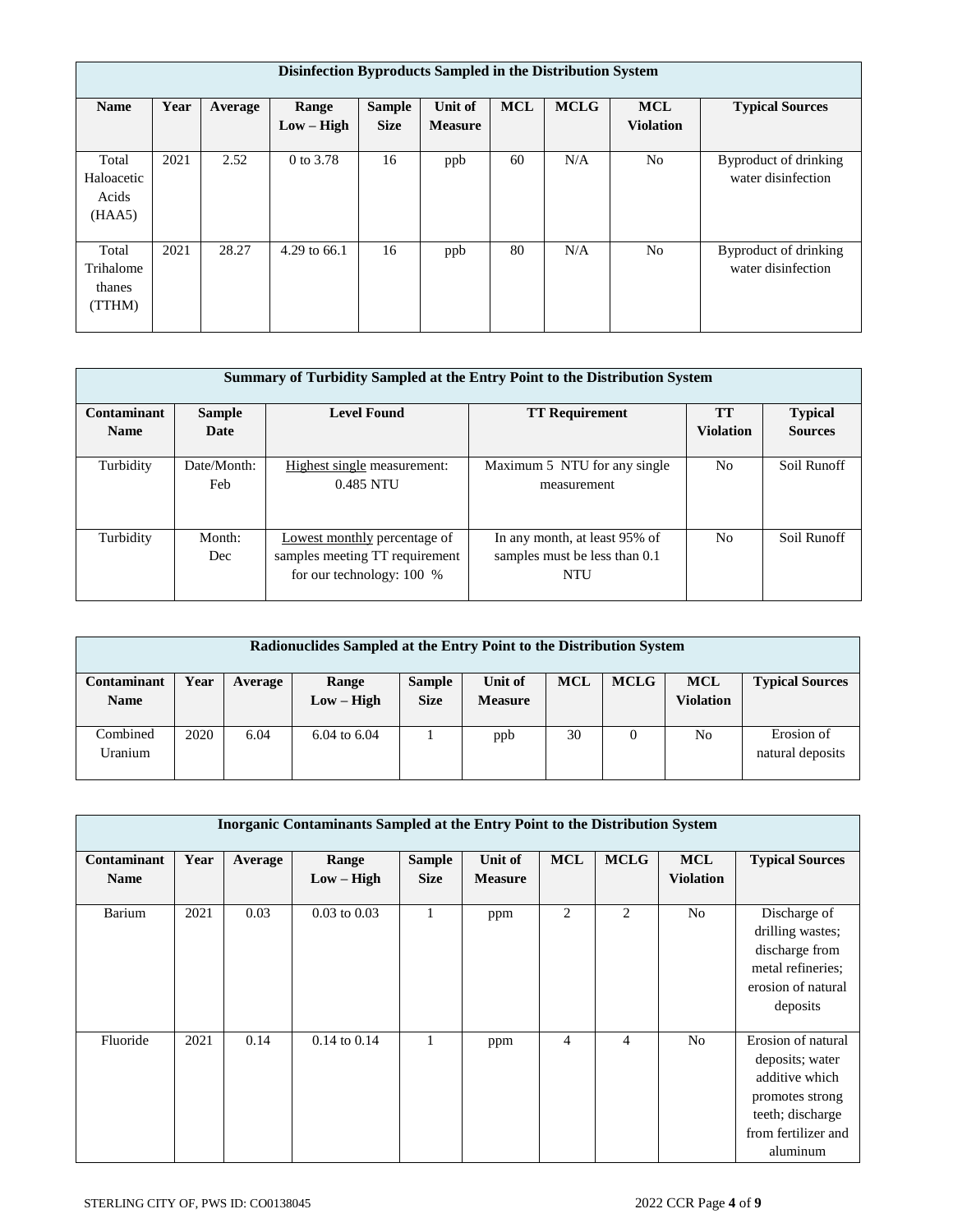| Inorganic Contaminants Sampled at the Entry Point to the Distribution System |      |         |                       |                              |                           |            |             |                                |                                                                                                            |  |
|------------------------------------------------------------------------------|------|---------|-----------------------|------------------------------|---------------------------|------------|-------------|--------------------------------|------------------------------------------------------------------------------------------------------------|--|
| Contaminant<br><b>Name</b>                                                   | Year | Average | Range<br>$Low - High$ | <b>Sample</b><br><b>Size</b> | Unit of<br><b>Measure</b> | <b>MCL</b> | <b>MCLG</b> | <b>MCL</b><br><b>Violation</b> | <b>Typical Sources</b>                                                                                     |  |
|                                                                              |      |         |                       |                              |                           |            |             |                                | factories                                                                                                  |  |
| Nitrate                                                                      | 2021 | 2.75    | 2.75 to 2.75          |                              | ppm                       | 10         | 10          | N <sub>o</sub>                 | Runoff from<br>fertilizer use:<br>leaching from<br>septic tanks,<br>sewage; erosion of<br>natural deposits |  |

| <b>Secondary Contaminants**</b><br>**Secondary standards are non-enforceable guidelines for contaminants that may cause cosmetic effects (such as skin, or tooth<br>discoloration) or aesthetic effects (such as taste, odor, or color) in drinking water. |      |         |              |               |                |                           |  |  |
|------------------------------------------------------------------------------------------------------------------------------------------------------------------------------------------------------------------------------------------------------------|------|---------|--------------|---------------|----------------|---------------------------|--|--|
| Contaminant                                                                                                                                                                                                                                                | Year | Average | Range        | <b>Sample</b> | Unit of        | <b>Secondary Standard</b> |  |  |
| <b>Name</b>                                                                                                                                                                                                                                                |      |         | $Low - High$ | <b>Size</b>   | <b>Measure</b> |                           |  |  |
| Sodium                                                                                                                                                                                                                                                     | 2021 | 36      | 36 to 36     |               | ppm            | N/A                       |  |  |
| <b>Total Dissolved</b><br>Solids                                                                                                                                                                                                                           | 2017 | 212     | 181 to 240   | 4             | ppm            | 500                       |  |  |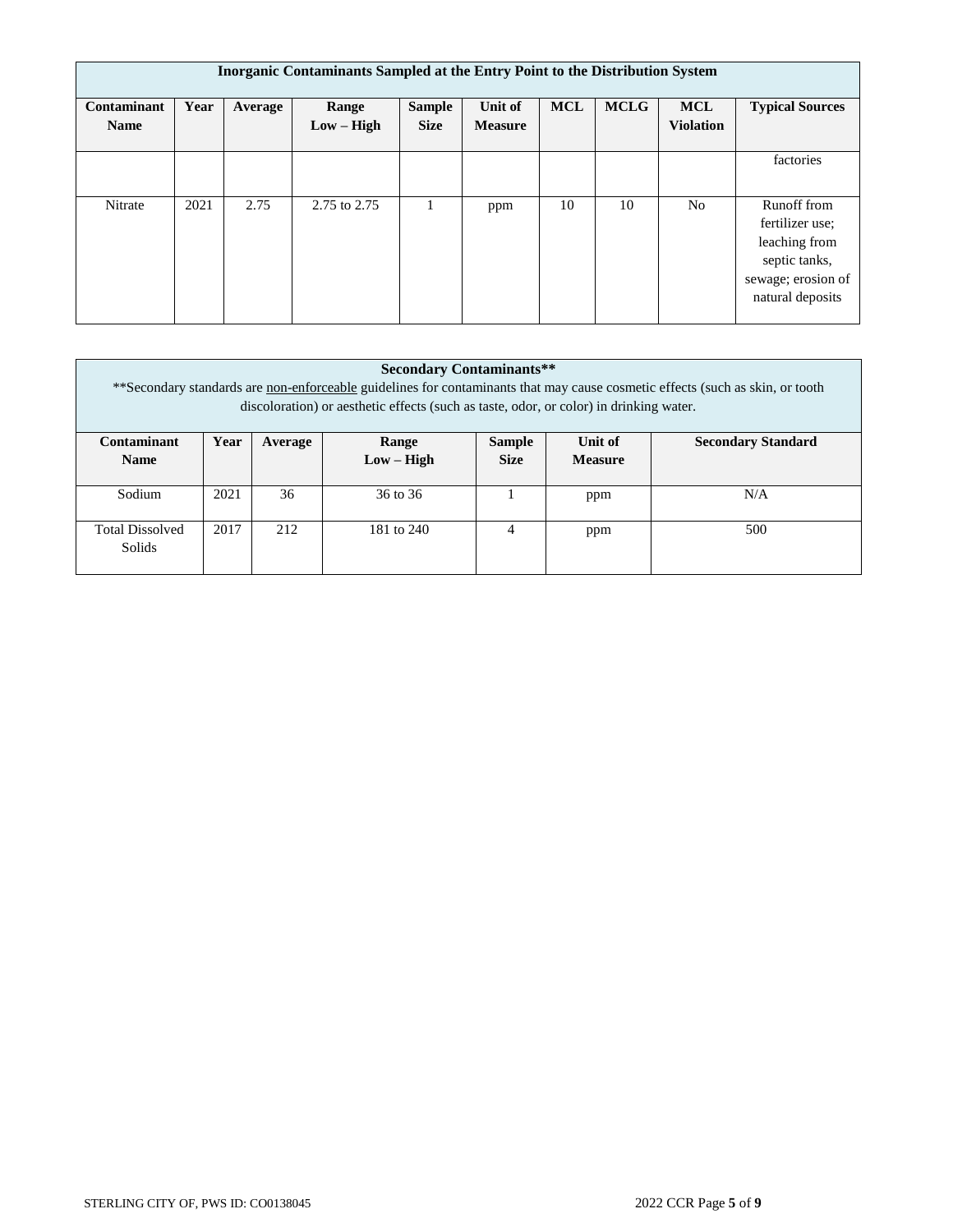#### **Unregulated Contaminants\*\*\***

EPA has implemented the Unregulated Contaminant Monitoring Rule (UCMR) to collect data for contaminants that are suspected to be present in drinking water and do not have health-based standards set under the Safe Drinking Water Act. EPA uses the results of UCMR monitoring to learn about the occurrence of unregulated contaminants in drinking water and to decide whether or not these contaminants will be regulated in the future. We performed monitoring and reported the analytical results of the monitoring to EPA in accordance with its Unregulated Contaminant Monitoring Rule (UCMR). Once EPA reviews the submitted results, the results are made available in the EPA's National Contaminant Occurrence Database (NCOD) [\(epa.gov/dwucmr/national-contaminant-occurrence-database-ncod\)](http://www.epa.gov/dwucmr/national-contaminant-occurrence-database-ncod) Consumers can review UCMR results by accessing the NCOD. Contaminants that were detected during our UCMR sampling and the corresponding analytical results are provided below.

| <b>Contaminant Name</b>  | Year | Average | Range<br>$Low - High$ | <b>Sample Size</b> | <b>Unit of Measure</b> |
|--------------------------|------|---------|-----------------------|--------------------|------------------------|
| Manganese                | 2019 | .57     | $.24 - 1.2$           | 4                  |                        |
| Haloacetic Acids (total) | 2019 | 3.3     | $1.7 - 8.3$           | $16 \mu g/L$       | $\mu$ g/L              |
| Brominated               | 2019 | 9.77    | $3.0 - 16.7$          | 16                 | $\mu$ g/L              |
| <b>HAA9 Group</b>        | 2019 | 10.375  | $3.0 - 17.7$          | 16                 | $\mu$ g/L              |
|                          |      |         |                       |                    |                        |

\*\*\*More information about the contaminants that were included in UCMR monitoring can be found at: [drinktap.org/Water-Info/Whats](https://drinktap.org/Water-Info/Whats-in-My-Water/Unregulated-Contaminant-Monitoring-Rule-UCMR)[in-My-Water/Unregulated-Contaminant-Monitoring-Rule-UCMR.](https://drinktap.org/Water-Info/Whats-in-My-Water/Unregulated-Contaminant-Monitoring-Rule-UCMR) Learn more about the EPA UCMR at: [epa.gov/dwucmr/learn-about](http://www.epa.gov/dwucmr/learn-about-unregulated-contaminant-monitoring-rule)[unregulated-contaminant-monitoring-rule](http://www.epa.gov/dwucmr/learn-about-unregulated-contaminant-monitoring-rule) or contact the Safe Drinking Water Hotline at (800) 426-4791 or [epa.gov/ground-water](https://www.epa.gov/ground-water-and-drinking-water)[and-drinking-water](https://www.epa.gov/ground-water-and-drinking-water).

# **Violations, Significant Deficiencies, and Formal Enforcement Actions**

## **Health-Based Violations**

**Maximum contaminant level (MCL) violations:** Test results for this contaminant show that the level was too high for the time period shown. Please read the information shown below about potential health effects for vulnerable populations. This is likely the same violation that we told you about in a past notice. We are evaluating, or we already completed an evaluation, to find the best way to reduce or remove the contaminant. If the solution will take an extended period of time, we will keep you updated with quarterly notices.

**Treatment technique (TT) violations:** We failed to complete an action that could affect water quality. Please read the information shown below about potential health effects for vulnerable populations. This is likely the same violation that we told you about in a past notice. We were required to meet a minimum operation/treatment standard, we were required to make upgrades to our system, or we were required to evaluate our system for potential sanitary defects, and we failed to do so in the time period shown below. If the solution will take an extended period of time, we will keep you updated with quarterly notices.

| <b>Name</b>      | <b>Description</b>         | <b>Time Period</b>      | <b>Health Effects</b>        | Compli<br>ance<br><b>Value</b> | <b>TT Level or</b><br><b>MCL</b> |
|------------------|----------------------------|-------------------------|------------------------------|--------------------------------|----------------------------------|
|                  |                            |                         |                              |                                |                                  |
| <b>CROSS</b>     | <b>FAILURE TO MEET</b>     | 09/04/2020 - 04/15/2021 | We had an inadequate         | N/A                            | N/A                              |
| <b>CONNECTIO</b> | <b>CROSS CONNECTION</b>    |                         | backflow prevention and      |                                |                                  |
| N RULE           | <b>CONTROL AND/OR</b>      |                         | cross-connection control     |                                |                                  |
|                  | <b>BACKFLOW</b>            |                         | program. Uncontrolled cross  |                                |                                  |
|                  | <b>PREVENTION</b>          |                         | connections can lead to      |                                |                                  |
|                  | <b>REQUIREMENTS - M614</b> |                         | inadvertent contamination of |                                |                                  |
|                  |                            |                         | the drinking water. This is  |                                |                                  |
|                  |                            |                         | due to one or more of the    |                                |                                  |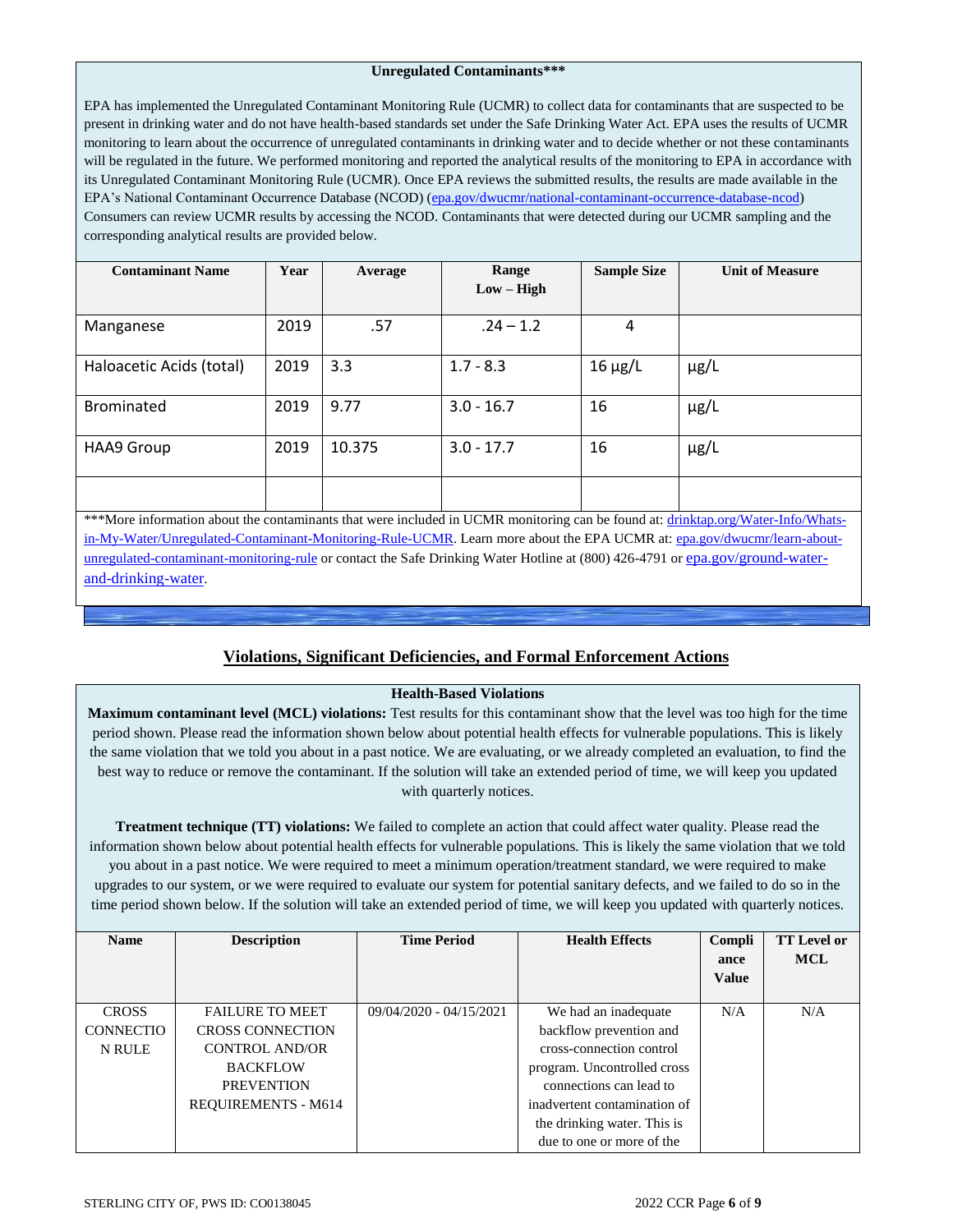### **Health-Based Violations**

**Maximum contaminant level (MCL) violations:** Test results for this contaminant show that the level was too high for the time period shown. Please read the information shown below about potential health effects for vulnerable populations. This is likely the same violation that we told you about in a past notice. We are evaluating, or we already completed an evaluation, to find the best way to reduce or remove the contaminant. If the solution will take an extended period of time, we will keep you updated with quarterly notices.

**Treatment technique (TT) violations:** We failed to complete an action that could affect water quality. Please read the information shown below about potential health effects for vulnerable populations. This is likely the same violation that we told you about in a past notice. We were required to meet a minimum operation/treatment standard, we were required to make upgrades to our system, or we were required to evaluate our system for potential sanitary defects, and we failed to do so in the time period shown below. If the solution will take an extended period of time, we will keep you updated with quarterly notices.

| <b>Name</b>      | <b>Description</b>     | <b>Time Period</b>      | <b>Health Effects</b>                                       | Compli       | <b>TT Level or</b> |
|------------------|------------------------|-------------------------|-------------------------------------------------------------|--------------|--------------------|
|                  |                        |                         |                                                             | ance         | <b>MCL</b>         |
|                  |                        |                         |                                                             | <b>Value</b> |                    |
|                  |                        |                         | following: We have                                          |              |                    |
|                  |                        |                         | permitted an uncontrolled                                   |              |                    |
|                  |                        |                         | cross connection, AND/OR                                    |              |                    |
|                  |                        |                         | we have installed or                                        |              |                    |
|                  |                        |                         | permitted an uncontrolled                                   |              |                    |
|                  |                        |                         | cross connection, AND/OR                                    |              |                    |
|                  |                        |                         | we failed to comply with the                                |              |                    |
|                  |                        |                         | requirements for surveying                                  |              |                    |
|                  |                        |                         | our system for cross                                        |              |                    |
|                  |                        |                         | connections, AND/OR we                                      |              |                    |
|                  |                        |                         | failed to complete the testing                              |              |                    |
|                  |                        |                         | requirements for backflow                                   |              |                    |
|                  |                        |                         | prevention devices or                                       |              |                    |
|                  |                        |                         | methods, AND/OR we failed                                   |              |                    |
|                  |                        |                         | to notify the State Health                                  |              |                    |
|                  |                        |                         | Dept of a backflow                                          |              |                    |
|                  |                        |                         | contamination event.                                        |              |                    |
| <b>CROSS</b>     | <b>FAILURE TO MEET</b> | 09/04/2020 - 01/04/2021 | We had an inadequate                                        | N/A          | N/A                |
| <b>CONNECTIO</b> | CROSS CONNECTION       |                         | backflow prevention and                                     |              |                    |
| N RULE           | <b>CONTROL AND/OR</b>  |                         | cross-connection control                                    |              |                    |
|                  | <b>BACKFLOW</b>        |                         | program. Uncontrolled cross                                 |              |                    |
|                  | <b>PREVENTION</b>      |                         | connections can lead to                                     |              |                    |
|                  | REQUIREMENTS - M612    |                         | inadvertent contamination of                                |              |                    |
|                  |                        |                         | the drinking water. This is                                 |              |                    |
|                  |                        |                         | due to one or more of the                                   |              |                    |
|                  |                        |                         | following: We have                                          |              |                    |
|                  |                        |                         | permitted an uncontrolled                                   |              |                    |
|                  |                        |                         | cross connection, AND/OR                                    |              |                    |
|                  |                        |                         | we have installed or                                        |              |                    |
|                  |                        |                         | permitted an uncontrolled                                   |              |                    |
|                  |                        |                         | cross connection, AND/OR                                    |              |                    |
|                  |                        |                         | we failed to comply with the                                |              |                    |
|                  |                        |                         | requirements for surveying                                  |              |                    |
|                  |                        |                         | our system for cross                                        |              |                    |
|                  |                        |                         | connections, AND/OR we                                      |              |                    |
|                  |                        |                         | failed to complete the testing<br>requirements for backflow |              |                    |
|                  |                        |                         | prevention devices or                                       |              |                    |
|                  |                        |                         | methods, AND/OR we failed                                   |              |                    |
|                  |                        |                         | to notify the State Health                                  |              |                    |
|                  |                        |                         | Dept of a backflow                                          |              |                    |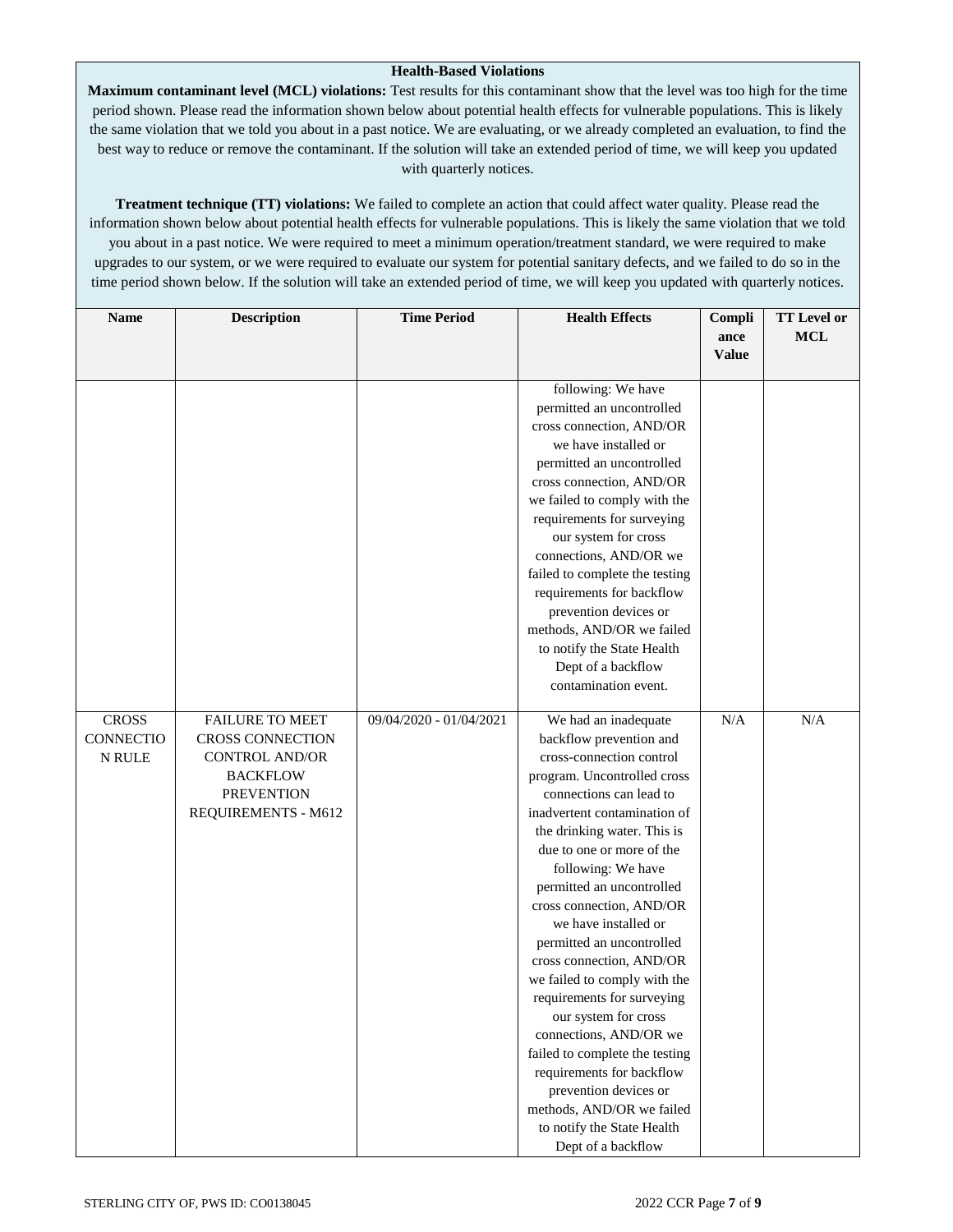### **Health-Based Violations**

**Maximum contaminant level (MCL) violations:** Test results for this contaminant show that the level was too high for the time period shown. Please read the information shown below about potential health effects for vulnerable populations. This is likely the same violation that we told you about in a past notice. We are evaluating, or we already completed an evaluation, to find the best way to reduce or remove the contaminant. If the solution will take an extended period of time, we will keep you updated with quarterly notices.

**Treatment technique (TT) violations:** We failed to complete an action that could affect water quality. Please read the information shown below about potential health effects for vulnerable populations. This is likely the same violation that we told you about in a past notice. We were required to meet a minimum operation/treatment standard, we were required to make upgrades to our system, or we were required to evaluate our system for potential sanitary defects, and we failed to do so in the time period shown below. If the solution will take an extended period of time, we will keep you updated with quarterly notices.

| <b>Name</b>                                       | <b>Description</b>                                                                                                                        | <b>Time Period</b>      | <b>Health Effects</b>                                                                                                                                                                                                                                                                                                                                                                                                                                                                                                                                                                                                                                                                                              | Compli<br>ance<br><b>Value</b> | <b>TT Level or</b><br><b>MCL</b> |  |
|---------------------------------------------------|-------------------------------------------------------------------------------------------------------------------------------------------|-------------------------|--------------------------------------------------------------------------------------------------------------------------------------------------------------------------------------------------------------------------------------------------------------------------------------------------------------------------------------------------------------------------------------------------------------------------------------------------------------------------------------------------------------------------------------------------------------------------------------------------------------------------------------------------------------------------------------------------------------------|--------------------------------|----------------------------------|--|
|                                                   |                                                                                                                                           |                         | contamination event.                                                                                                                                                                                                                                                                                                                                                                                                                                                                                                                                                                                                                                                                                               |                                |                                  |  |
| <b>CROSS</b><br><b>CONNECTIO</b><br><b>N RULE</b> | <b>FAILURE TO MEET</b><br><b>CROSS CONNECTION</b><br><b>CONTROL AND/OR</b><br><b>BACKFLOW</b><br><b>PREVENTION</b><br>REQUIREMENTS - M611 | 09/04/2020 - 05/27/2021 | We had an inadequate<br>backflow prevention and<br>cross-connection control<br>program. Uncontrolled cross<br>connections can lead to<br>inadvertent contamination of<br>the drinking water. This is<br>due to one or more of the<br>following: We have<br>permitted an uncontrolled<br>cross connection, AND/OR<br>we have installed or<br>permitted an uncontrolled<br>cross connection, AND/OR<br>we failed to comply with the<br>requirements for surveying<br>our system for cross<br>connections, AND/OR we<br>failed to complete the testing<br>requirements for backflow<br>prevention devices or<br>methods, AND/OR we failed<br>to notify the State Health<br>Dept of a backflow<br>contamination event. | N/A                            | N/A                              |  |
| <b>Additional Violation Information</b>           |                                                                                                                                           |                         |                                                                                                                                                                                                                                                                                                                                                                                                                                                                                                                                                                                                                                                                                                                    |                                |                                  |  |

Please share this information with all the other people who drink this water, especially those who may not have received this notice directly (for example, people in apartments, nursing homes, schools, and businesses). You can do this by posting this notice in a public place or distributing copies by hand or mail.

Describe the steps taken to resolve the violation(s), and the anticipated resolution date: **All 3 Backflow/Cross Connection violations (M611, M612, and M614) have been resolved and our Cross Connection Program is now fully** 

**operational**. M611 was resolved 5/27/2021 by having a certified backflow inspector test the new devices (installed in 2020) to ensure the cross connections were controlled - Survey efforts throughout 2020 satisfied the required survey ratio requirements for M612 on 01/04/2021 - M614 was resolved on 05/27/2021 by prioritizing staff efforts towards organizing and tracking device test results. This included tracking down business that were testing but not turning in test results, and also included notifying establishments of their requirement to test their devices.